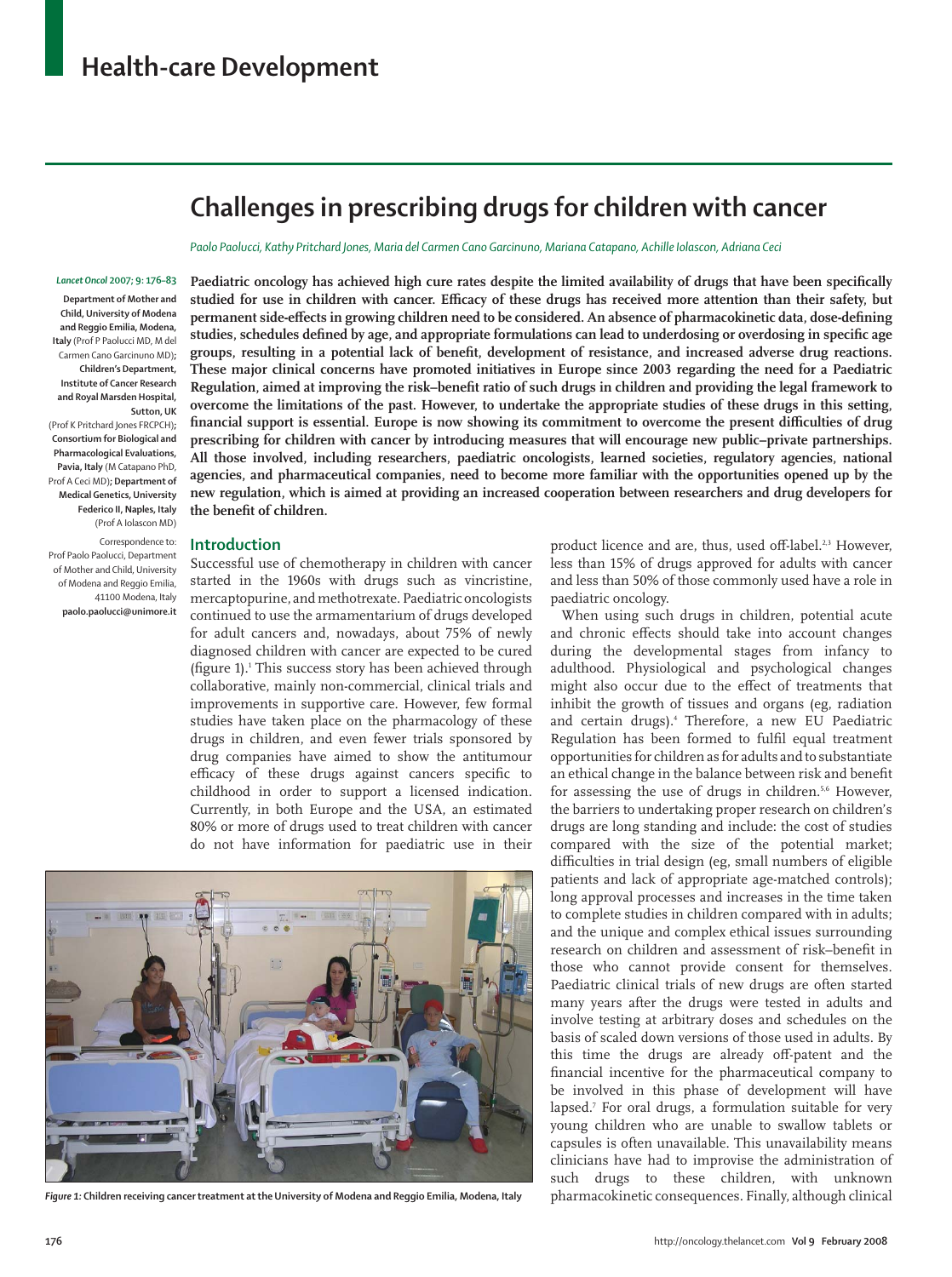trialists in childhood cancer have a wide experience of the efficacy and early safety of many of the older chemotherapy drugs in children, this experience has not been used to improve product labelling or specific paediatric indications for these older drugs. During the past few years, the regulatory authorities in both Europe and the USA have taken steps to mandate paediatric studies for new drugs and to provide incentives to the pharmaceutical industry for developing paediatric indications and formulations, where relevant, for older drugs. The challenge now is to ensure this new legislation is used effectively to study relevant drugs in children.

European initiatives, developed since 2003, led to the Paediatric Regulation, which came into effect on Jan 26, 2007. This regulation is aimed at providing better drugs for children by increasing the amount of high-quality ethical research done in children and by ensuring the availability of authorised paediatric drugs and proper information on their uses. All these objectives are intended to be achieved without the undertaking of unnecessary paediatric studies and without delaying authorisation of the drugs for adult use. The Task Force in Europe for Drug Development for the Young (TEDDY) project and societies, such as the International Society for Paediatric Oncology–Europe (SIOP–E), intend to aid this initiative together. This paper deals with the issues encountered in the management of children with cancer, the barriers to overcome, and the solutions we can foresee.

# **Central issue of clinical research**

Experimental data for cancer treatment are derived mainly from efficacy trials that are designed by collaborative groups with the main aim of improving survival for a particular type of cancer. Even when these trials are of good quality, they are not always done with a view to submit the data to the Regulatory Authorities, leading to many drugs being used off -label, especially in the paediatric population. Despite the efforts of cancer specialists and paediatric oncologists, very few studies have been sponsored by industry or included in the marketing authorisation documentation.

The need to undertake appropriate clinical trials for registration studies in children was taken into consideration in the context of the European Directive  $EC/2001/20$  on Good Clinical Practice,<sup>8</sup> in which prominence is given to the ethics involving inclusion of children in experimental populations. The Directive states that clinical research needs to be done at the highest ethical level with use of appropriate methods after obtainment of informed consent, and should avoid discomfort to the child. The role of paediatric experts is emphasised and their internal or external inclusion in the Ethics Committee is recommended for the proper review of paediatric clinical-trial protocols. Unfortunately, despite implementation of this Directive in 2004, few member states of the European Union have

established Ethics Committees with specific paediatric expertise. Despite the existence of  $900$  Ethics Committees between the 27 member states of Europe, only Finland, Netherlands, and the Slovak Republic have established committees specifically devoted to minors.9 Although the Directive aims to improve the reliability of reporting of research by specifying the standards and reporting requirements for clinical trials, the responsibilities of the research sponsor have been greatly increased, which has led to increased bureaucracy and expense without noticeable improvements in safety. Academic researchers funded by grants no longer have the resources to undertake the number of clinical trials they would have done previously. For example, the European Organization for Research and Treatment of Cancer reported that the number of new trials it opened decreased from 19 in 2004 to seven in 2005, with a third fewer patients enrolled, an increase in trial cost (up to 85%), and double the insurance costs (from €70 million to €140 million).10–12 The concerns of academic researchers encouraged the debate on aiding clinical trials undertaken by non-commercial organisations. The outcome of this debate is awaited. Meanwhile, some member states have encouraged changes by introducing regulatory measures $13,14}$  (eg, the Italian law on not-forprofit clinical trials, December, 2004) aimed at encouraging not-for-profit clinical trials without industrial sponsors and recognising their important scientific role for improving clinical knowledge.

Because most of the drugs used in childhood cancer are off-label, they automatically fall under the definition of an investigational medicinal product with the requirement for full pharmacovigilance. This definition is certainly commendable, although it is too early to lead to any noticeable improvements in patient safety for off patent drugs with which paediatric oncologists have a long experience.

Although data from the non-commercial trials might be collected in a form suitable for use by regulatory authorities, without the support of an industrial partner interested in registering a paediatric indication, the data will not be used to improve labelling of drugs for paediatric use. The EU Paediatric Regulation<sup>5,6</sup> provides a non-mandatory tool, namely a new type of marketing authorisation called Paediatric Use Marketing Authorisation (PUMA), which covers therapeutic indications relevant for use in the paediatric population, as well as appropriate formulations. The regulation is aimed to promote partnership between academia and the commercial sector to develop the necessary knowledge of off -patent substances currently used off -label in children with cancer. However, if this method proves to be insufficient, then regulatory agencies might need to find additional ways to promote and support the necessary studies. Until recently, a work-sharing project (an agreement on data exchange between national and european [ie, European Agency for the Evaluation of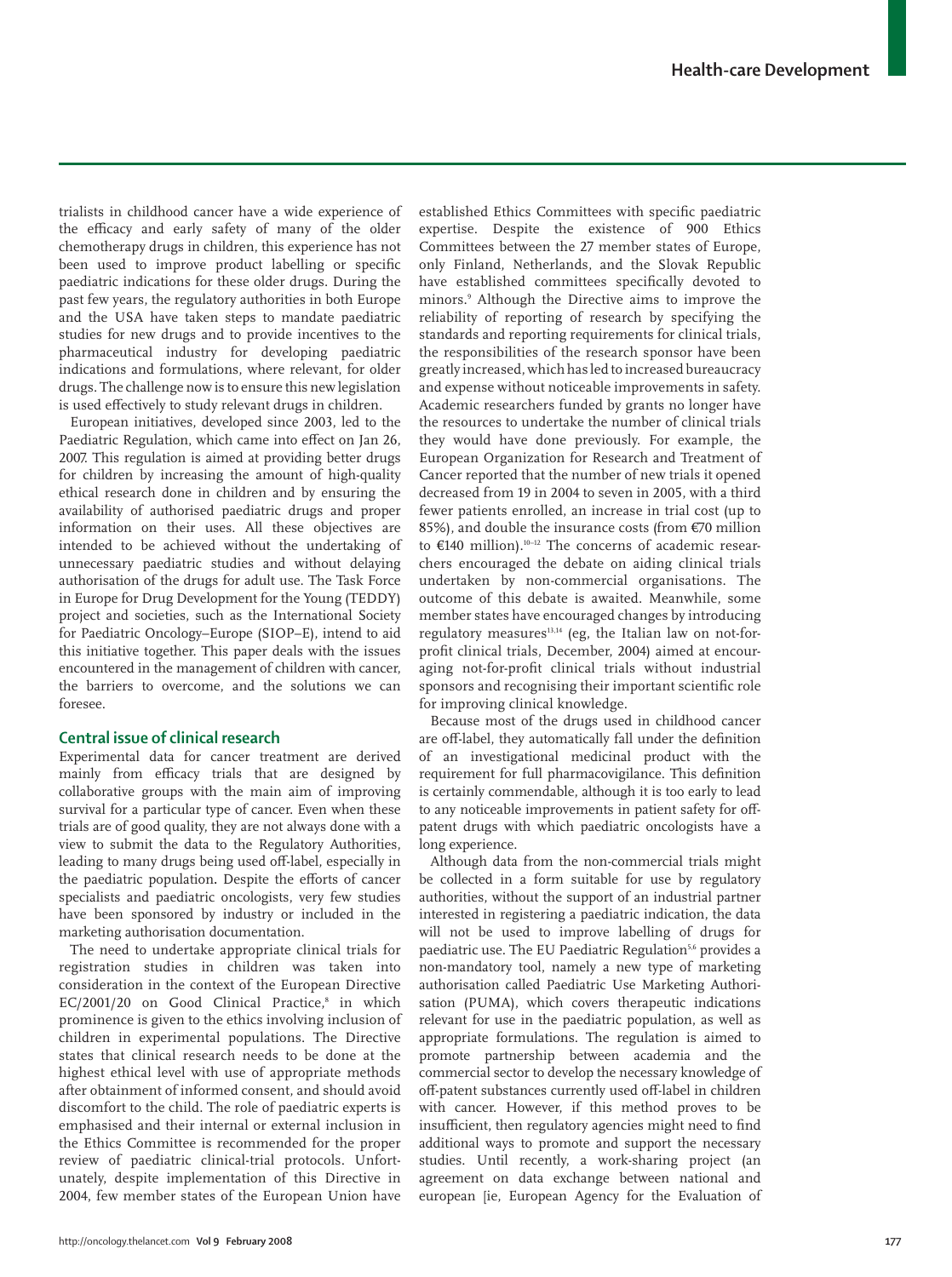Medicinal Products; EMEA] regulatory agencies and the US Food and Drug Administration) existed for the assessment of paediatric data acting under the Head of Medicines Agencies, whereby specific dossiers were compiled, which included paediatric information generated outside Europe and which considered whether such information was leading to a requirement for changes to the paediatric information in the Summary of Product Characteristics (SmPC).<sup>15</sup> Recently, EMEA took over the full responsibility for this assessment. Therefore, nowadays, the SmPC is proposed by the applicant and needs to be approved by the regulatory agency (EMEA) for centralised procedure applications or national regulatory agencies for the application of national and mutual recognition procedures. Moreover, according to the new regulation, national regulatory authorities in member states, which approve drugs for human use, will assume more responsibility, because they can now update the SmPC and package leaflet on the basis of all the existing studies they have knowledge of and, thus, can vary the marketing authorisation accordingly. Currently, this procedure relies on study data submitted to the regulatory authorities, which do not represent the entirety of paediatric data generated by non-commercial trials. In keeping with the aims of the regulation to avoid duplicate and unnecessary studies in children, further discussions at a legislative or regulatory level should occur, on how such data could contribute to paediatric authorisation for medicinal products that are already authorised for adults. Thus, consideration of all the available data on the use of a drug in the paediatric population is imperative, as is the consideration of data derived from non-commercial clinical trials.

In view of the fact that anticancer drug development is a complex process, the favouring of interactions between industry, academia, government regulatory bodies, patient advocacy groups, and other stakeholders is important. An academic consortium known as Innovative Therapies for Children with Cancer has been established between France, the UK, Netherlands, Germany, and Italy to provide a link with industry in order to accelerate preclinical and early clinical assessment of new anticancer drugs in children. This consortium has already opened early-phase clinical trials in partnership with industrial support and has built a network of European research laboratories to coordinate preclinical assessment of new drugs in specific childhood cancers. Full industrial sponsorship of clinical trials of emerging new drugs will undoubtedly be aided by the new Paediatric Regulation, provided that the necessary funding for these trials will be made available.

## **Role of paediatric pharmacovigilance**

Very few studies of drugs in children have done an assessment of dose, schedule, and formulation by age; instead, most clinical trials have focused on antitumour efficacy with limited data collection on side-effects. Phase III trials of older chemotherapy drugs have made fairly arbitrary recommendations for dose modification by age or weight, on the basis of each trial group's own experience.<sup>16,17</sup> These recommendations might lead to underdosing or overdosing in some age groups, with the risk of no efficacy, the development of drug resistance, or an increased incidence of adverse drug reactions (ADRs).<sup>18</sup> The latter might be due not only to inappropriate dose or schedule in children, but might also be compounded by age-related differences in organ maturation, drug metabolism, or susceptibility of a target organ to an ADR, depending on its state of maturation.

The pharmacokinetic and pharmacodynamic data of a compound can be different across different age ranges eg, adolescents seem to be especially susceptible to avascular necrosis of bone, a side-effect of dexamethasone, which is used in the treatment of leukaemia.<sup>19-21</sup> whereas the side-effect of hepatic veno-occlusive disease from dactinomycin is believed to be common in very young children.22,23 However, the rarity of some ADRs means that pharmacogenomic variation cannot be excluded as a susceptibility factor. Indeed, the fact that in 40 years of use only one substantial pharmacokinetic study of dactinomycin in children has been done, which was published in 2005, is remarkable.<sup>24</sup> Appropriate assessment of drug toxicity and pharmacovigilance are needed, because safety issues can arise throughout the history of a drug from preclinical screening through to clinical trials and after the drug is marketed. Although serious ADRs are rare, they represent the fourth leading cause of death in hospitalised patients in the USA, a position not far behind cancer, and have no significant difference according to age.<sup>25</sup> Therefore, better methods of predicting safety in the paediatric population are needed and we should cease to rely on extrapolation from adult studies.

Furthermore, sample sizes in phase I and II trials involving any age group are usually low and even in phase III trials sample-size calculations are nearly always based on efficacy assumptions. Such sample sizes can restrict the ability to record anything other than common reactions. Given these limitations, every opportunity should be taken to record as much information as possible from the occurrence of an ADR, and, because nearly all treatment schedules in paediatric oncology incorporate drug combinations, the direct link to individual drugs should be considered. The introduction of the Paediatric Directive, mandating pharmacovigilance, will hopefully lead to better data collection on ADRs, albeit with greatly increased bureaucracy. However, properly designed pharmacokinetic studies in children of some of the older drugs are still needed, as are such studies for the newer drugs. Awareness of the recently approved guidelines on paediatric pharmacovigilance<sup>26</sup> and the new regulation, which support both spontaneous reports and active data collection, will hopefully lead to increased confidence for use of a specific drug in children when no dose or schedule is provided in the SmPC.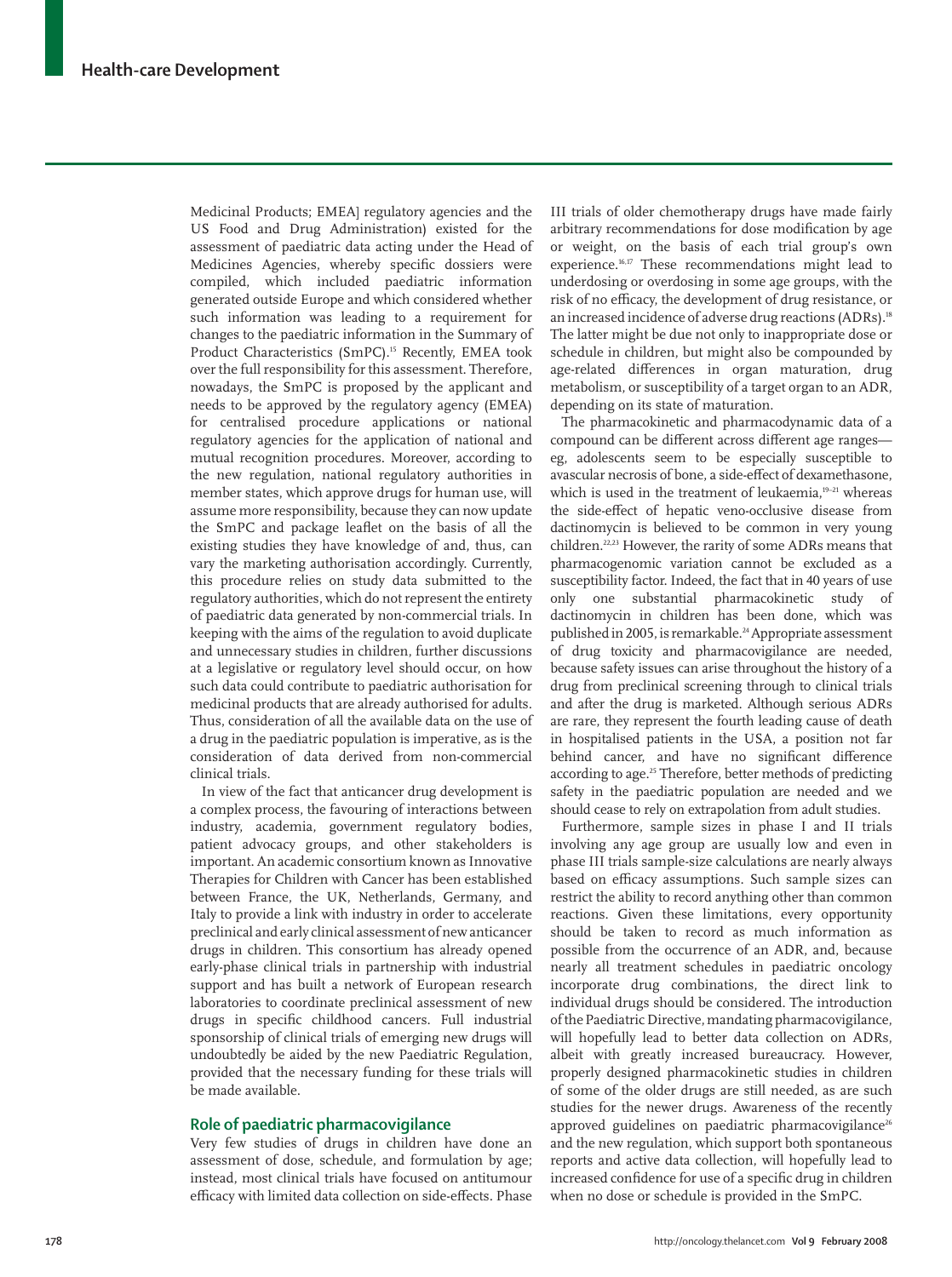| <b>Active substance</b>                                                                                                                                                                 | Indications for off-label use in children                                                                                                                                                                                                                                                                                                 | Specific priorities                                                   | Age group*                  |  |  |
|-----------------------------------------------------------------------------------------------------------------------------------------------------------------------------------------|-------------------------------------------------------------------------------------------------------------------------------------------------------------------------------------------------------------------------------------------------------------------------------------------------------------------------------------------|-----------------------------------------------------------------------|-----------------------------|--|--|
| Dactinomycin                                                                                                                                                                            | Rhabdomyosarcoma, Ewing's sarcoma                                                                                                                                                                                                                                                                                                         | Pharmacokinetics, safety                                              |                             |  |  |
| Carboplatin                                                                                                                                                                             | Neuroblastoma, low-grade glioma, Wilms' tumour, hepatoblastoma,<br>medulloblastoma, osteosarcoma, germ-cell tumour                                                                                                                                                                                                                        | Pharmacokinetics, safety,<br>efficacy                                 | <2 years                    |  |  |
| Cisplatin                                                                                                                                                                               | Neuroblastoma, low-grade glioma, Wilms' tumour, hepatoblastoma,<br>medulloblastoma, osteosarcoma, germ-cell tumour                                                                                                                                                                                                                        | Pharmacokinetics, safety,<br>efficacy                                 | >6 months                   |  |  |
| Cladribine                                                                                                                                                                              | Acute myeloid leukaemia, chronic lymphoblastic leukaemia, hairy-cell leukaemia                                                                                                                                                                                                                                                            | Pharmacokinetics, safety,<br>efficacy                                 |                             |  |  |
| Cyclophosphamide                                                                                                                                                                        | Acute lymphoblastic leukaemia, acute myeloid leukaemia, non-Hodgkin lymphoma,<br>Hodgkin's disease, neuroblastoma, rhabdomyosarcoma, low-grade glioma, Ewing's<br>sarcoma, medulloblastoma, osteosarcoma, hepatoblastoma, germ-cell tumour,<br>haemophagocytic lymphohistiocytosis, bone-marrow transplantation (conditioning<br>regimen) | Age-appropriate formulation;<br>pharmacokinetics                      | All age groups;<br><3 years |  |  |
| Cytarabine                                                                                                                                                                              | Acute lymphoblastic leukaemia, acute myeloid leukaemia, non-Hodgkin lymphoma                                                                                                                                                                                                                                                              | Efficacy, safety                                                      | <3 years                    |  |  |
| Daunorubicin                                                                                                                                                                            | Non-hodgkin lymphoma                                                                                                                                                                                                                                                                                                                      | Pharmacokinetics, long-term<br>safety                                 |                             |  |  |
| Doxorubicin                                                                                                                                                                             | Ewing's sarcoma, hepatoblastoma                                                                                                                                                                                                                                                                                                           | Pharmacokinetics, long-term<br>safety                                 | $\ldots$                    |  |  |
| Etoposide                                                                                                                                                                               | Ewing's sarcoma, rhabdomyosarcoma, Hodgkin's disease                                                                                                                                                                                                                                                                                      | Pharmacokinetics, efficacy,<br>safety                                 |                             |  |  |
| Etoposide                                                                                                                                                                               | Acute lymphoblastic leukaemia, neuroblastoma, rhabdomyoscaroma, low-grade<br>glioma, Ewing's sarcoma, Wilms' tumour, medulloblastoma, ependymoma,<br>osteosarcoma, hepatoblastoma, germ-cell tumour, histiocytosis                                                                                                                        | Age-appropriate formulation;<br>pharmacokinetics                      | All age groups;<br><3 years |  |  |
| Fludarabine                                                                                                                                                                             | Bone-marrow transplantation (conditioning regimen)                                                                                                                                                                                                                                                                                        | Pharmacokinetics, safety,<br>efficacy                                 |                             |  |  |
| Gemcitabine                                                                                                                                                                             | Acute lymphoblastic leukaemia, acute myeloid leukaemia, Hodgkin's disease,<br>rhabdomyosarcoma, Ewing's sarcoma, osteosarcoma, neuroblastoma,<br>hepatoblastoma, Wilms' tumour, soft-tissue sarcoma                                                                                                                                       | Pharmacokinetics, safety,<br>efficacy                                 | $\ddotsc$                   |  |  |
| Idarubicin                                                                                                                                                                              | Acute myeloid leukaemia                                                                                                                                                                                                                                                                                                                   | Pharmacokinetics, long-term<br>safety                                 | $\ldots$                    |  |  |
| Ifosfamide                                                                                                                                                                              | Acute lymphoblastic leukaemia, non-Hodgkin lymphoma, Hodgkin's disease,<br>rhabdomyosarcoma, Wilms' tumour, Ewing's sarcoma, osteosarcoma, germ-cell tumour                                                                                                                                                                               | Pharmacokinetics, efficacy,<br>safety (and long-term safety)          | $\ldots$                    |  |  |
| Lomustine                                                                                                                                                                               | Labelled paediatric use                                                                                                                                                                                                                                                                                                                   | Age-appropriate<br>formulation                                        |                             |  |  |
| Mercaptopurine                                                                                                                                                                          | Labelled paediatric use                                                                                                                                                                                                                                                                                                                   | Age-appropriate<br>formulation                                        |                             |  |  |
| Methotrexate                                                                                                                                                                            | Labelled paediatric use                                                                                                                                                                                                                                                                                                                   | Age-appropriate<br>formulation                                        |                             |  |  |
| Mitoxantrone                                                                                                                                                                            | Acute myeloid leukaemia                                                                                                                                                                                                                                                                                                                   | Pharmacokinetics, long-term<br>safety                                 |                             |  |  |
| Retinoids                                                                                                                                                                               | Labelled paediatric use                                                                                                                                                                                                                                                                                                                   | Age-appropriate<br>formulation                                        | $\ddotsc$                   |  |  |
| Temozolomide                                                                                                                                                                            | Labelled paediatric use                                                                                                                                                                                                                                                                                                                   | Age-appropriate formulation;<br>Pharmacokinetics, safety,<br>efficacy | All age groups;<br><3 years |  |  |
| Tioguanine                                                                                                                                                                              | Labelled paediatric use                                                                                                                                                                                                                                                                                                                   | Age-appropriate formulation                                           |                             |  |  |
| Thiotepa                                                                                                                                                                                | Bone-marrow transplantation (conditioning regimen) in medulloblastoma,<br>germ-cell tumour                                                                                                                                                                                                                                                | Pharmacokinetics, efficacy,<br>safety                                 | <12 years                   |  |  |
| Topotecan                                                                                                                                                                               | Refractory solid tumours                                                                                                                                                                                                                                                                                                                  | Pharmacokinetics, efficacy,<br>safety                                 |                             |  |  |
| Vinblastine                                                                                                                                                                             | Langerhans-cell tumour                                                                                                                                                                                                                                                                                                                    | Pharmacokinetics, efficacy,<br>safety                                 | $\ldots$                    |  |  |
| Vincristine                                                                                                                                                                             | Low-grade glioma, medulloblastoma, ependymoma                                                                                                                                                                                                                                                                                             | Pharmacokinetics, efficacy,<br>safety                                 | $\cdots$                    |  |  |
| Vindesine                                                                                                                                                                               | Non-Hodgkin lymphoma                                                                                                                                                                                                                                                                                                                      | Pharmacokinetics, efficacy,<br>safety                                 | $\ldots$                    |  |  |
| Vinorelbine                                                                                                                                                                             | Labelled paediatric use                                                                                                                                                                                                                                                                                                                   | Age appropriate<br>formulation                                        |                             |  |  |
| *Data required for specific age group according to EMEA <sup>34</sup>                                                                                                                   |                                                                                                                                                                                                                                                                                                                                           |                                                                       |                             |  |  |
| Table 1: Specific priorities for studies into off-patent medicinal products for children with cancer (Paediatric Use Marketing Authorisation as marketing<br>authorisation requirement) |                                                                                                                                                                                                                                                                                                                                           |                                                                       |                             |  |  |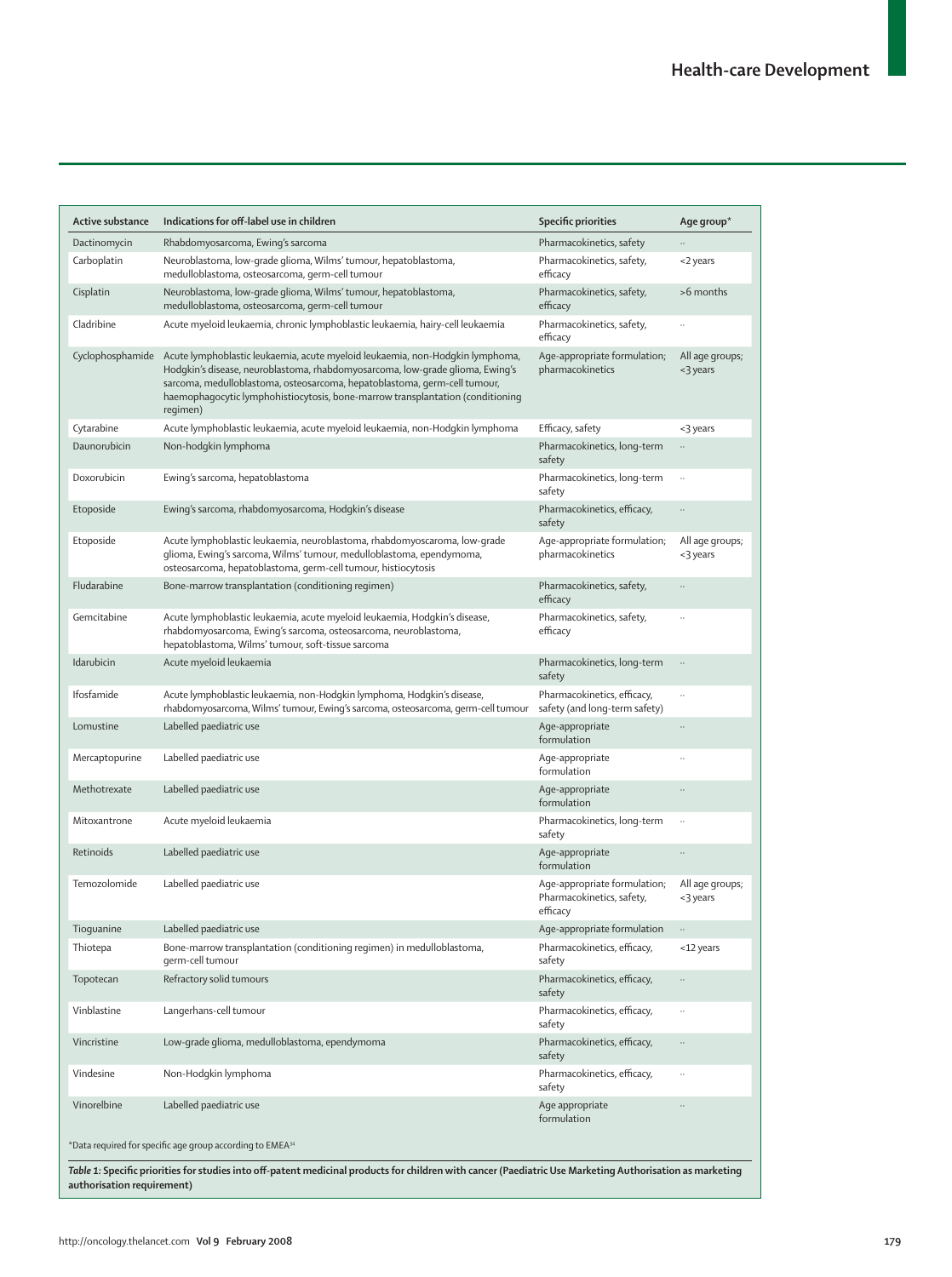| Indications for off-label use in<br>children                                                                       | Specific priorities                                                                     | Age<br>group†   |
|--------------------------------------------------------------------------------------------------------------------|-----------------------------------------------------------------------------------------|-----------------|
| Chronic lymphoblastic leukaemia                                                                                    | Pharmacokinetics, safety, long-term<br>safety, efficacy, age-appropriate<br>formulation | < 18<br>years   |
| Acute promyelocytic leukemia                                                                                       | Pharmacokinetics, safety, long-term<br>safety, efficacy, age-appropriate<br>formulation | < 5<br>years    |
| Metastatic colorectal cancer                                                                                       | Pharmacokinetics, safety, long-term<br>safety, efficacy, age-appropriate<br>formulation | < 18<br>years   |
| Refractory solid tumours, relapsed<br>acute lymphoblastic leukaemia                                                | Pharmacokinetics, safety, long-term<br>safety, efficacy, age-appropriate<br>formulation | $<$ 18<br>years |
| Colorectal cancer and metastatic<br>colorectal cancer                                                              | Pharmacokinetics, safety, long-term<br>safety, efficacy, age-appropriate<br>formulation | < 18<br>years   |
| Metastatic colorectal cancer                                                                                       | Pharmacokinetics, safety, long-term<br>safety, efficacy, age-appropriate<br>formulation | $<$ 18<br>years |
| Refractory solid tumours, brain tumour                                                                             | Pharmacokinetics, safety, long-term<br>safety, efficacy, age-appropriate<br>formulation | < 18<br>years   |
| CD20+ refractory lymphoproliferative<br>disorders                                                                  | Pharmacokinetics, safety, long-term<br>safety, efficacy, age-appropriate<br>formulation | < 18<br>years   |
| Philadelphia-chromosome-positive<br>acute lymphoblastic leukaemia                                                  | Pharmacokinetics, safety, long-term<br>safety, efficacy, age-appropriate<br>formulation | <2 years        |
| Refractory solid tumours, anthracycline<br>cardiac failure prevention                                              | Pharmacokinetics, safety, long-term<br>safety, efficacy, age-appropriate<br>formulation | < 18<br>years   |
| Refractory solid tumours, anthracycline<br>cardiac failure prevention                                              | Pharmacokinetics, safety, long-term<br>safety, efficacy, age-appropriate<br>formulation | < 18<br>years   |
| Advanced, unresectable adrenal-<br>cortical carcinoma                                                              | Pharmacokinetics, safety, long-term<br>safety, efficacy, age-appropriate<br>formulation | < 18<br>years   |
| Neutropenia and febrile neutropenia in<br>patients treated with cytotoxic<br>chemotherapy                          | Pharmacokinetics, safety, long-term<br>safety, efficacy, age-appropriate<br>formulation | < 18<br>years   |
| CD20+ refractory lymphoproliferative<br>disorders                                                                  | Pharmacokinetics, safety, long-term<br>safety, efficacy, age-appropriate<br>formulation | $<$ 18<br>years |
| Sarcomas                                                                                                           | Pharmacokinetics, safety, long-term<br>safety, efficacy, age-appropriate<br>formulation | $<$ 18<br>years |
| Skeletal-related events in patients with<br>advanced malignancies involving<br>bone, tumour-induced hypercalcaemia | Pharmacokinetics, safety, long-term<br>safety, efficacy, age-appropriate<br>formulation | <18<br>years    |
|                                                                                                                    |                                                                                         |                 |

*Table 2:* **Specifi c priorities for studies on off -label patented drugs for children with cancer (Paediatric Investigation Plan as marketing authorisation requirement)**

# **Current situation and future perspectives**

Children in Europe represent more than 20% of the European population, with about 100 million people aged less than 19 years. According to the Automated Childhood Cancer Information System database<sup>27,28</sup> and EUROCARE studies<sup>29,30</sup> the efficacy of treatments that are developed for children with cancer is good and the failure of treatment to control disease still remains the main cause of death in childhood cancer rather than the toxic effects of treatment.<sup>31</sup> Nevertheless, no firm conclusions can be drawn from the published work about the percentage of survivors with permanent late effects and the incidence of these effects according to the tumour treatment strategy, cancer type, and single-organ involvement.<sup>32</sup> Therefore, a reasonable concern still exists about serious long-term side-effects, acute, toxic, treatment-related deaths, and life-threatening morbidity, as well as poor survival in children due to underdosing.4 Most chemotherapeutic drugs are off -patent and are, therefore, no longer protected by an Intellectual Property Right and, hence, have no obvious sponsors for the needed clinical trials. European initiative to promote specific clinical trials, which fall within the priority list for studies into off-patent paediatric drugs,<sup>33,34</sup> is welcome (table 1). Such studies will be funded competitively under the FP7 Health-Research Community Program and, although not obligatory, are likely to contribute to the development of PUMAs. In this context, a note should be made that this initiative only applies to off -label drugs that have no paediatric indication included in the therapeuticindication part of the SmPC, even though there might be paediatric dosing recommendations or other paediatric documentation provided. Furthermore, due to the plethora of new anticancer drugs developed for adults in recent years, combined with the limited number of children with cancer, the research community needs to consider how best to prioritise these new drugs for development in the paediatric population. This consideration should include in-patent substances, such as drugs already approved by the EMEA during the past 10 years, which are covered by a patent, but might still be used off-label in children (table 2).

Finally, the new generation of biologically targeted drugs developed for adult cancers should also be extended to childhood cancers—eg, STI571<sup>35</sup> (a specific inhibitor of a tyrosine kinase, which has been shown to cause cancer-cell death in a substantial number of patients, thereby giving rise to a better prognosis in Philadelphia-chromosomepositive acute lymphoblastic leukaemia) and PKC412 (a potent FLT3 inhibitor that has caused cell death in several in-vitro models and in phase I and II studies of adults with acute myeloid leukaemia).<sup>36</sup> These new drugs might offer survival advantages for some childhood cancers that have a bad prognosis. Of greater importance is their possible ability to act as a substitute for some of the older drugs that have known risks of permanent side-effects, such as the anthracyclines and platinum compounds. To test either of these hypotheses, appropriate clinical trials will need to be undertaken, even for rare tumours that might affect as few as two patients per year in a country the size of Great Britain.<sup>37</sup> Clearly, such studies would need to be done across Europe (or even worldwide) if they are to be feasible in a reasonable time scale.

Therefore, the first priority is to maintain the current good cancer survival rates by ensuring market availability of the most effective drugs proven up to now, while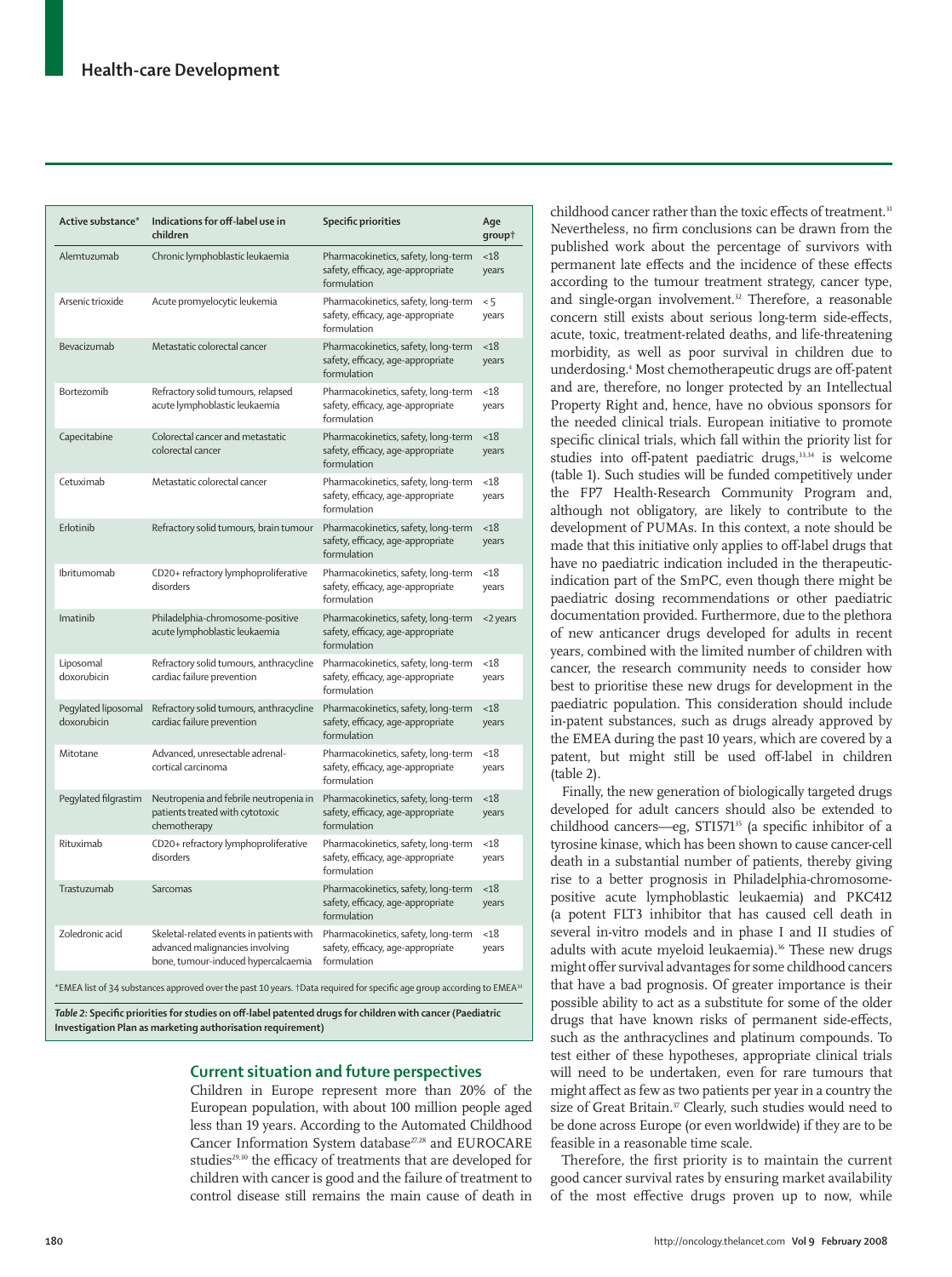increasing the number of these drugs that have specific marketing authorisation for children. Second, because improvements in survival are a priority for about a third of children whose tumours are refractory or show early progression or relapse, innovative drugs for specific age groups or indications need to be properly tested in children like they were in adults, incorporating pharmacodynamic analysis to aid the assessment of efficacy and toxic effects. A third priority is the need for better prevention and understanding of early and longterm toxic effects, which requires both a better knowledge (in terms of dose, schedule, and formulation) of what has been used so far and the availability of new substances and strategies for improvements of both supportive treatment and long-term monitoring.4

The fact that risk factors for many ADRs, and in particular genetic risk factors, remain largely unknown in the postgenomic era is unacceptable. Poor risk–benefit ratios, interpatient variability, and ADRs might be genetically determined, due to inherited differences in drug metabolising enzymes, transporters, receptors, or drug targets. Such information has been available for a limited number of drugs, including mercaptopurine and irinotecan, where homozygotes for the low-activity variant of thiopurine methyltransferase or for the polymorphism UGT1A1 (TA7) are known to tolerate only minute doses of the relevant drug. Since the sequencing of the human genome, high expectations have been placed on the development of predictive genetic tests, which could contribute to personalised medicines. Pharmacogenomic data and resulting tests might show patients at risk of toxic effects, with the potential for early dose adjustment or enhanced monitoring, and might allow better prediction of responders to improve patient selection for trials of targeted drugs. However, so far, the promise of pharmacogenomic testing has exceeded the evidence for its cost-effective clinical use or the ability to predict patients truly at risk, even in adults.<sup>25</sup>

## **Eff ects of the new Paediatric Regulation**

Thanks to the Paediatric Regulation, safety and efficacy studies in the paediatric population will soon become mandatory for any drug likely to be used to treat children for which a new marketing authorisation is requested, as well as incentives for off-patent drugs.<sup>5,6,38</sup> The timelines of the implementation of this regulation are shown in table 3. Submittal of an agreed Paediatric Investigation Plan (PIP) for all innovative drugs that are currently unauthorised for use in children and application for a new marketing authorisation will now become compulsory. This rule will also apply to patented drugs that need a change in their marketing authorisation. The PIP is a research and development programme aimed at ensuring that the necessary data are generated, thereby establishing the conditions in which a drug can be authorised to treat the paediatric population. This plan is

|                                                                                | Provision                                                                                                         | Deadline      |  |  |  |  |
|--------------------------------------------------------------------------------|-------------------------------------------------------------------------------------------------------------------|---------------|--|--|--|--|
| Products not yet authorised                                                    | Obligation for Marketing Authorisation:<br>PIP study results; or waiver; or deferral                              | July 26, 2008 |  |  |  |  |
| Products already authorised, but still<br>covered by patent                    | Obligation for variation or extension of<br>Marketing Authorisation: PIP study results; or<br>waiver: or deferral | Jan 26, 2009  |  |  |  |  |
| Authorised products no longer covered<br>by patent                             | <b>Voluntary PUMA:</b><br>PIP study results                                                                       | July 26, 2007 |  |  |  |  |
| PIP=Paediatric Investigation Plan. PUMA=Paediatric Use Marketing Authorisation |                                                                                                                   |               |  |  |  |  |
| Table 3: Timelines for implementation of the European Paediatric Requlation    |                                                                                                                   |               |  |  |  |  |

proposed by the applicant and must be approved by the Paediatric Committee at the EMEA.<sup>5,6</sup>

The regulation also requires that data for long-term follow-up of ADRs are included in any clinical trials that take place. Marketing authorisation variations are especially relevant to many oncological drugs that are only authorised for use in adults, but which are frequently used in children. The possibility to extend the indication to paediatrics can be an attractive prospect for industries, and the rewards include 6-months' extension of the supplementary protection certificate and 2-years' additional market exclusivity for drugs for rare diseases.

For off-patent drugs, the regulation provides a nonmandatory, new type of marketing authorisation called PUMA, which covers clinical indications relevant for use in the paediatric population, as well as appropriate formulations. Rewards for obtaining this marketing authorisation are data and marketing protection (10 years) and community funding for studies (Research Framework Programmes) and other incentives by member states. A PUMA can only be obtained if new paediatric studies are done according to a PIP that has been agreed by the Paediatric Committee of the EMEA.

Additional pillars of the Paediatric Regulation are: establishment of a Network of Paediatric Research Networks appointed by EMEA; free paediatric scientific advice from EMEA; information tools (eg, an inventory of therapeutic needs, information on new product labelling requirements, and a public database of clinical trials); enhanced safety monitoring for marketed products concerning the obligation to include long-term follow-up of ADRs; and the requirement for postmarketing data for pharmacovigilance.

This regulation is a remarkable step forward, because, for the first time in Europe, it is a regulation that is provided by law, and provides direct economic support for paediatric clinical trials and indirect support for pharmaceutical industries. This regulation is especially applicable to paediatric oncology, where several older drugs are currently used on the basis of limited clinical evidence in the published work. In this setting, the new regulation allows authorities to request data to update product characteristics. Academics now have a good opportunity to propose a priority list of drugs to be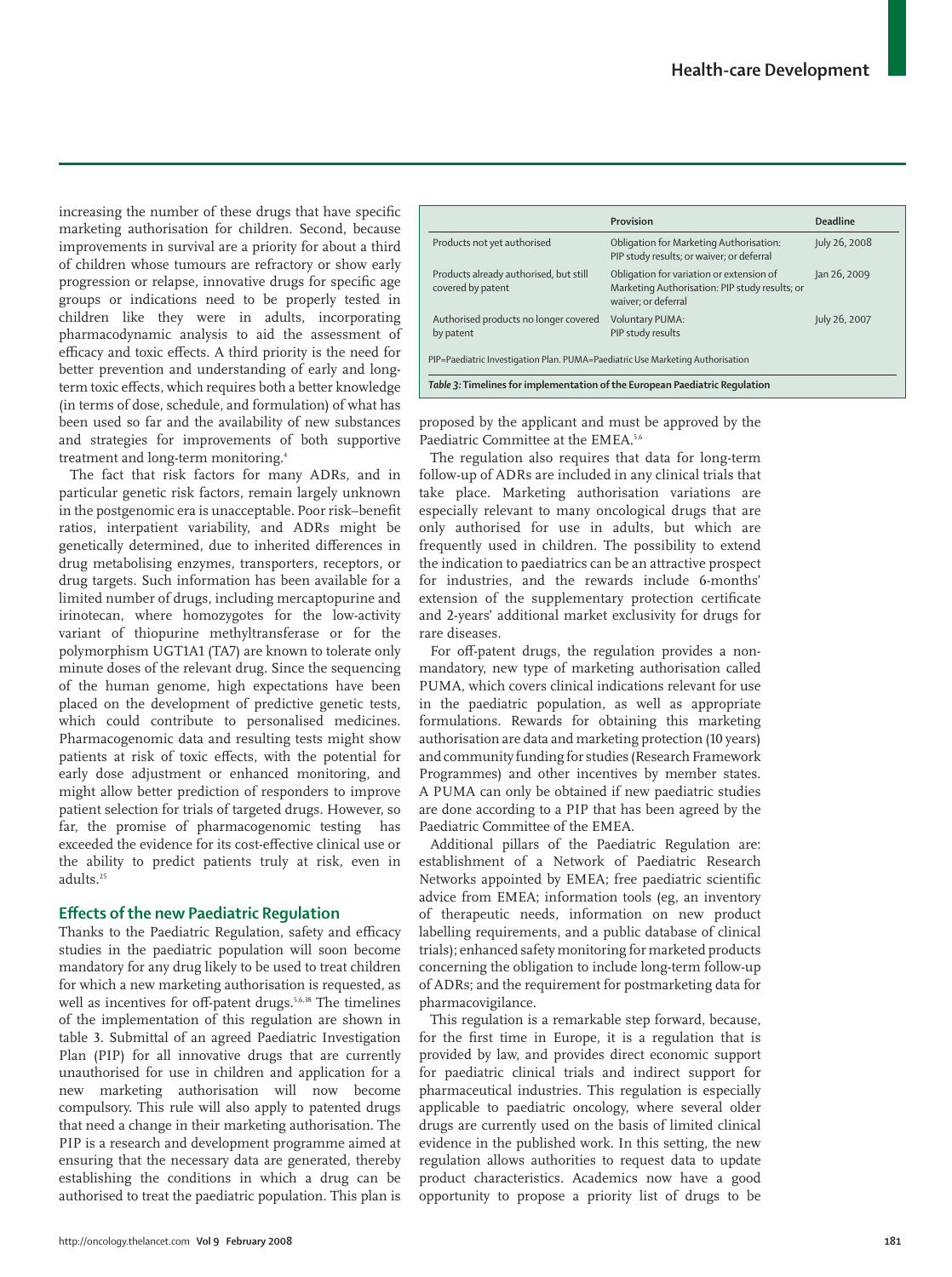#### **Search strategy and selection criteria**

Data were identified by a search of PubMed using the terms "individual active substances", "children", "pharmacokinetic", "clinical trial", "adverse drug reaction", and specific names of adverse drug reactions. Papers published between 1977 and 2006 published in English were used. An overall quality assessment of 195 papers was done according to Cochrane Collaboration guidelines. Other papers were selected from reference lists of relevant articles.

assessed for paediatric use to the EMEA, which should encourage companies to submit a PIP for off-label patented substances and promote partnerships between academic researchers and companies.

Finally, due to the revision of drug legislation in Europe,<sup>38</sup> all new oncology drugs need to be authorised via the centralised procedure established by the EMEA and will, thus, be reviewed by the Committee for Medicinal Products for Human Use. In this context, the process of development and marketing authorisation for drugs used in oncology can be aided, thereby reducing the time taken for innovative drugs to reach the market.<sup>39</sup>

## **Conclusion**

The effect of the new regulation is expected to stimulate high-quality research and provide robust information on paediatric drugs to increase the availability of such drugs to children. This regulation aims to keep ineffective treatment, incorrect dosing, and ADRs to a minimum; reduce hospitalisations and deaths; improve quality of life; and provide economic benefits. European regulatory actions are important steps to develop specific paediatric dosing recommendations at an early stage in the development process and to improve the safety of new anticancer drugs in children. Paediatric oncologists can now devise more rational methods of selecting which new drugs to develop and which new efficient trial designs to use for assessing safety and efficacy.

Academic research is called on to play a main part in this new process, because drug development cannot be undertaken exclusively by pharmaceutical companies. Responsibility for health care, research, and the development of new treatment strategies for severely ill patients needs to be shared to ensure that needs within these areas are allocated the necessary priority. European pharmaceutical companies should grab this opportunity to overcome the serious lag behind their world-wide competitors and to redress the imbalance in research and development competition by stimulating forms of cooperation in research and development via reinforced public–private partnerships.

The regulation includes funding for studies of offpatent drugs and, in the future, for the development of new drugs that have the highest need within the paediatric population. The expectation of this regulation

is that it will provide the paedatric population with safe access to older drugs and early access to newer, safer, and more targeted treatments.

#### **Conflicts of interest**

The authors declared no conflicts of interest.

#### **Acknowledgments**

PP, MC, AI, and AC participated on behalf of Task force in Europe for Drug Development for the Young (TEDDY)-Network of Excellence funded under the European Community's 6th framework programme project number LSHB-CT-2005-005216. We thank Giovanni Saguatti for providing the figure and Giovanni Palazzi, Vera Cioni, and Annalisa Zini for their comments on early revisions of this paper and for their kind editorial assistance.

#### **References**

- 1 Sankila R, Martos Jiménes MC, Miljus D, Pritchard-Jones K, Steliarova-Foucher E, Stiller C. Geographical comparison of cancer survival in European children (1988-1997): report from the ACCIS project. *Eur J Cancer* 2006; **42:** 1972–80.
- 2 Ceci A, Felisi M, Baiardi P, et al. Medicines for children licensed by the European Medicines Agency (EMEA): the balance after 10 years. *Eur J Clin Pharmacol* 2006; **62:** 947–52.
- 3 Hirschfeld S, Ho PT, Smith M, Pazdur R. Regulatory approvals of pediatric oncology drugs: previous experience and new initiatives. *J Clin Oncol* 2003; **21:** 1066–73.
- Meadows AT. Pediatric cancer survivors: past history and future challenges. *Curr Probl Cancer* 2003; **27:** 112–26.
- 5 Regulation (EC) no 1901/2006 of the European Parliament and of the Council of 12 December 2006 on medicinal products for paediatric use and amending Regulation (EEC) No 1768/92, Directive 2001/20/EC, Directive 2001/83/EC and Regulation (EC) No 726/2004. http://ec.europa.eu/enterprise/pharmaceuticals/ eudralex/vol-1/reg\_2006\_1901/reg\_2006\_1901\_en.pdf (accessed Nov 11, 2007).
- 6 Regulation (EC) no 1902/2006 of the European Parliament and of the Council of 20 December 2006 amending Regulation 1901/2006 on medicinal products for paediatric use. http://eur-lex.europa.eu/ LexUriServ/site/en/oj/2006/l\_378/l\_37820061227en00200021.pdf (accessed Nov 11, 2007).
- Kurmasheva R, Morton C, Houghton PJ. Developing new agents for the treatment of childhood cancer. *Curr Opin Investig Drugs* 2005; **6:** 1215–27.
- 8 Directive of 2001/20/EC of the European Parliament and of the Council, of 4 April 2001 on the approximation of the laws, regulations and administrative provisions of the Member States relating to the implementation of Good Clinical Practice in conduct of clinical trials on medical products for human use. http://www.eortc.be/Services/ Doc/clinical-EU-directive-04-April-01.pdf (accessed Nov 11, 2007).
- TEDDY. Survey on the ethical and legal frameworks existing in Europe for paediatric clinical trials. http://www.teddyoung.org/ index.php?page=static&action=view&elementID=2 (accessed Nov 28, 2007)
- 10 Hemminki A, Kellokumpu-Lehtinen P. Harmful impact of EU clinical trials directive. *BMJ* 2006; **332:** 501–02.
- 11 Cannell E. Clinical Trials Directive slows registration of paediatric studies. *Lancet Oncol* 2007; **8:** 10.
- Welzing L, Harnischmacher U, Weyersberg A, Roth B. Consequences of Directive 2001/20/EC for investigator-initiated trials in the paediatric population-a field report. *Eur J Pediatr* 2007; **166:** 1169–76.
- 13 Commission Directive 2005/28/EC of 8 April 2005 laying down principles and detailed guidelines for good clinical practice as regards investigational medicinal products for human use, as well as the requirements for authorisation of the manufacturing or importation of such products. http://eur-lex.europa.eu/LexUriServ/site/en/ oj/2005/l\_091/l\_09120050409en00130019.pdf (accessed Nov 11, 2007).
- 14 European Commission Enterprise and Industry Directorate-General. Draft guidance on 'specific modalities' for non-commercial clinical trials referred to in Commission Directive 2005/28/EC laying down the principles and detailed guidelines for good clinical practice. http://ec.europa.eu/enterprise/pharmaceuticals/ pharmacos/docs/doc2006/07\_2006/guide\_noncommercial\_2006\_ 07\_27.pdf (accessed Nov 11, 2007).